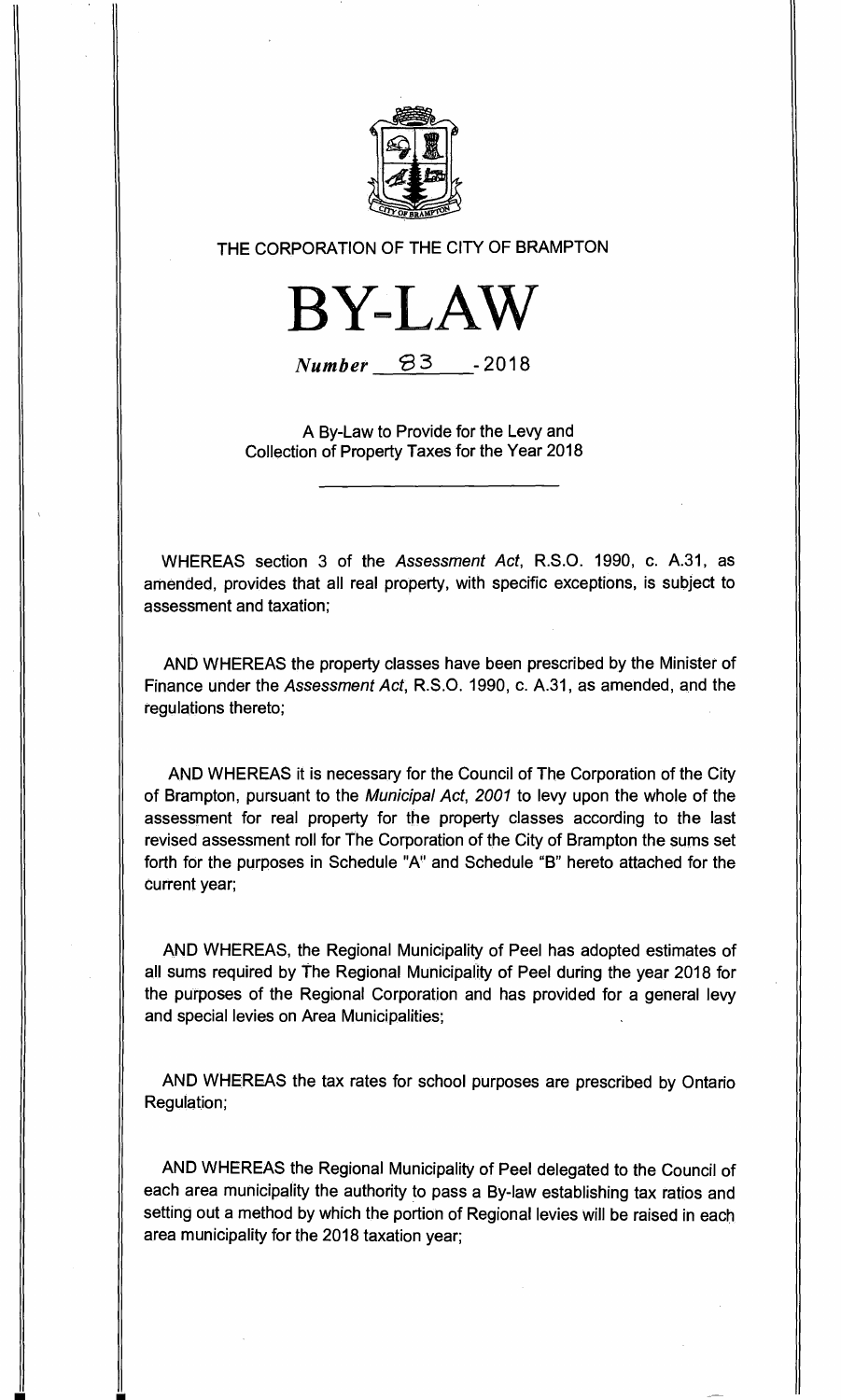**Page 2 to By-law - 20 /8**

**AND WHEREAS the City of Brampton Tax Ratios By-law established the relative amount of taxation to be borne by each property class;** 

**AND WHEREAS it is expedient to provide for the levy and collection of taxes by instalments and to impose penalties on all overdue current levies and interest on all arrears of taxes pursuant to the** Municipal Act, 2001;

**AND WHEREAS an Interim levy was made by The Corporation of the City of Brampton before the adoption of the estimates for the current year;** 

**NOW THEREFORE the Council of The Corporation of the City of Brampton ENACTS as follows:** 

- **1. For the year 2018, the tax rates shown on Schedule "A" and Schedule "B" to this By-law shall be levied upon the whole of the assessment in each property class shown on Schedule "A" and Schedule "B" to this By-law.**
- **2. Any amounts levied by the interim levy for 2018 shall be deducted from the amounts levied by this By-law.**
- **3. (1 a) Every property within the tax classes of Residential, Farm, Managed Forest & Pipelines shall be taxed according to the tax rates shown on Schedule A to this By-law, and the taxes levied shall be collected in three (3) instalments, (due July 18th, August 22nd, and September 19th 2018 respectively) provided that the first instalment shall be due not earlier than 21 days from the date of the mailing of the tax notice.**

**(1 b) Every property within the tax classes of Commercial, Industrial and Multi-Residential shall be taxed according to the tax rates shown on Schedule A and Schedule B to this By-law, and the taxes levied shall be collected in three (3) instalments, (due August 22nd, September 19th and October 24th respectively) provided that the first instalment shall be due not earlier than 21 days from the date of the mailing of the tax notice.** 

**(2) Notwithstanding subsection 3 (1 a) & (1b), the final levy for real property taxes including local improvement assessments, for those properties subject to an agreement for monthly payments under the City of Brampton Pre-Authorized Tax Payment Program shall be due and payable to the Corporation of the City of Brampton in six (6) instalments where practicable based on the withdrawal day**  consisting of the option of payment dates on the 1<sup>st</sup> or the 15<sup>th</sup>, or the next **subsequent business day in the event of a weekend or a statutory holiday, during the months of:** 

> **July 2018 August 2018 September 2018 October 2018 November 2018 December 2018**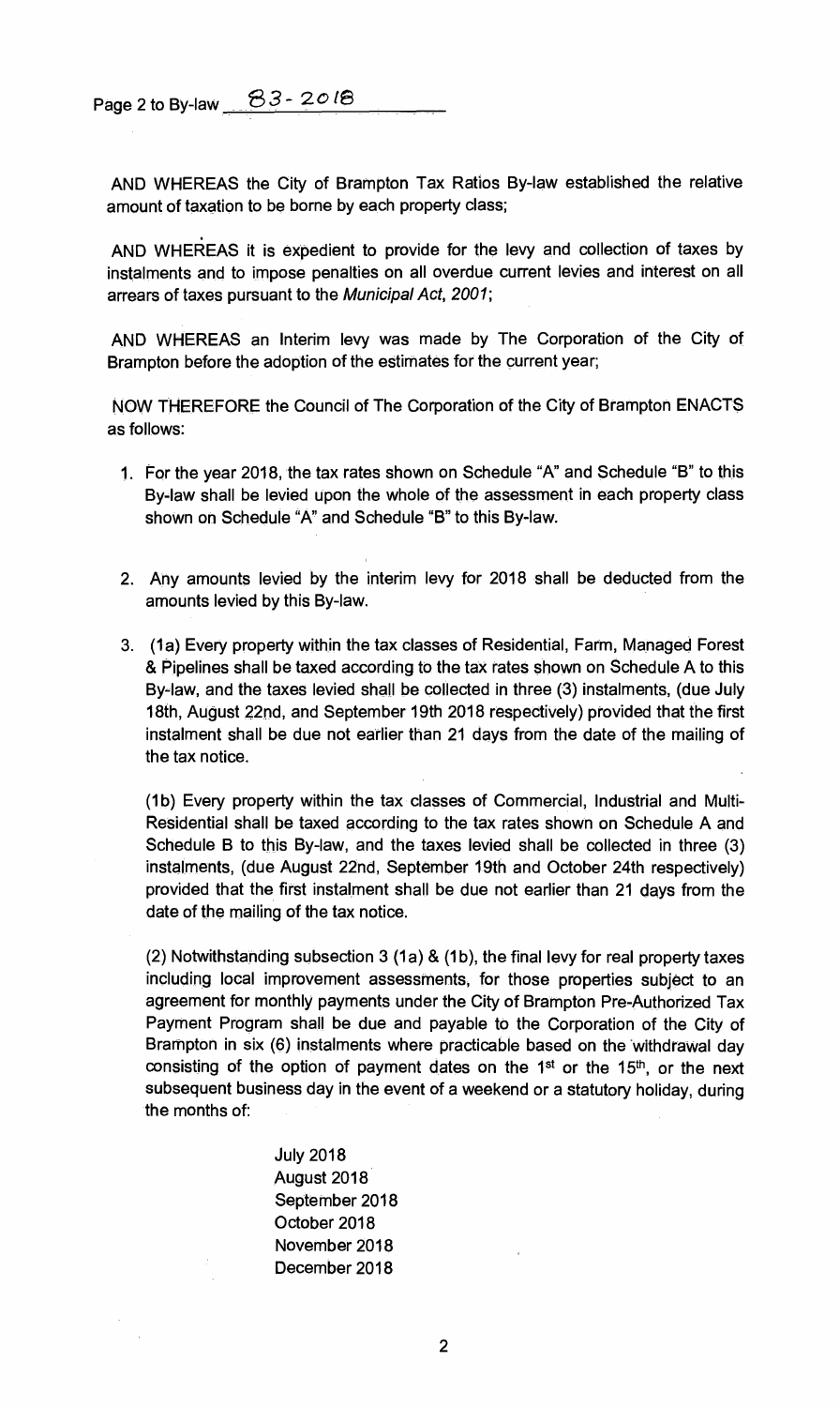**Page 3 to By-law 83** - 20 <sup>18</sup>

**(3) For the year 2018, pursuant to Sections 208(2) of the** Municipal Act, 2001, **a special charge or tax rate of 0.243386% shall be levied against the ratable property in the improvement area as defined in By-law 276-88, that belongs to a class of property prescribed under the Assessment Act as a business property class for the purposes of Sections 204 to 215 of the** Municipal Act, 2001, **sufficient to provide the sum of \$392,943 for the purposes of the Brampton Downtown Business Improvement Area, together with interest on the sum at such rate as is required to repay any interest payable by the City on the whole or any part of that sum.** 

**(4) For Payments-in-Lieu (P.I.L.'s) of taxes due to the City, the actual amount due to the City shall be based on the Assessment Roll and the tax rates for 2018, unless otherwise required by regulation.** 

**(5) That property taxes to be levied as a result of additions to the Tax Roll pursuant to the** Assessment Act, **shall be due and payable in three (3) instalments, provided that the first instalment shall be due not earlier than 21 days from the date of the mailing of the tax notice.** 

**(6) Notwithstanding subsection (5) where property taxes are levied as a result of additions to the Tax Roll pursuant to the** Assessment Act, **at such points during the year that it is impractical or otherwise not feasible for such taxes to be payable in three instalments then these taxes shall be due and payable on such dates as may be determined by the Treasurer of the Corporation of the City of Brampton.** 

- **4. There shall be added to the Collector's Roll all or any Local Improvement or Special Charges, arrears of charges, fees, costs or other expenses as may be permitted by applicable Provincial legislation and such Local Improvement or Special Charges, arrears of charges, fees, costs or other expenses shall be deemed to be taxes, collected as taxes, or collected in the same manner as municipal taxes, as may be specifically authorized by the applicable statute.**
- **5. (1) Pursuant to Section 345(2) of the** Municipal Act, 2001 **the Treasurer shall add a late payment charge as a penalty for non-payment of the instalment(s) of taxes on the respective due date(s) of one and one quarter percent (1 %) of the amount of taxes due and unpaid for the first day of default in the year in which the taxes were levied.**

**(2) Pursuant to Section 345(3) of the** Municipal Act, 2001 **the Treasurer shall add an interest charge of one and one-quarter percent (1** 1/4%) **for the non-payment of taxes due and unpaid on the first day of each calendar month.**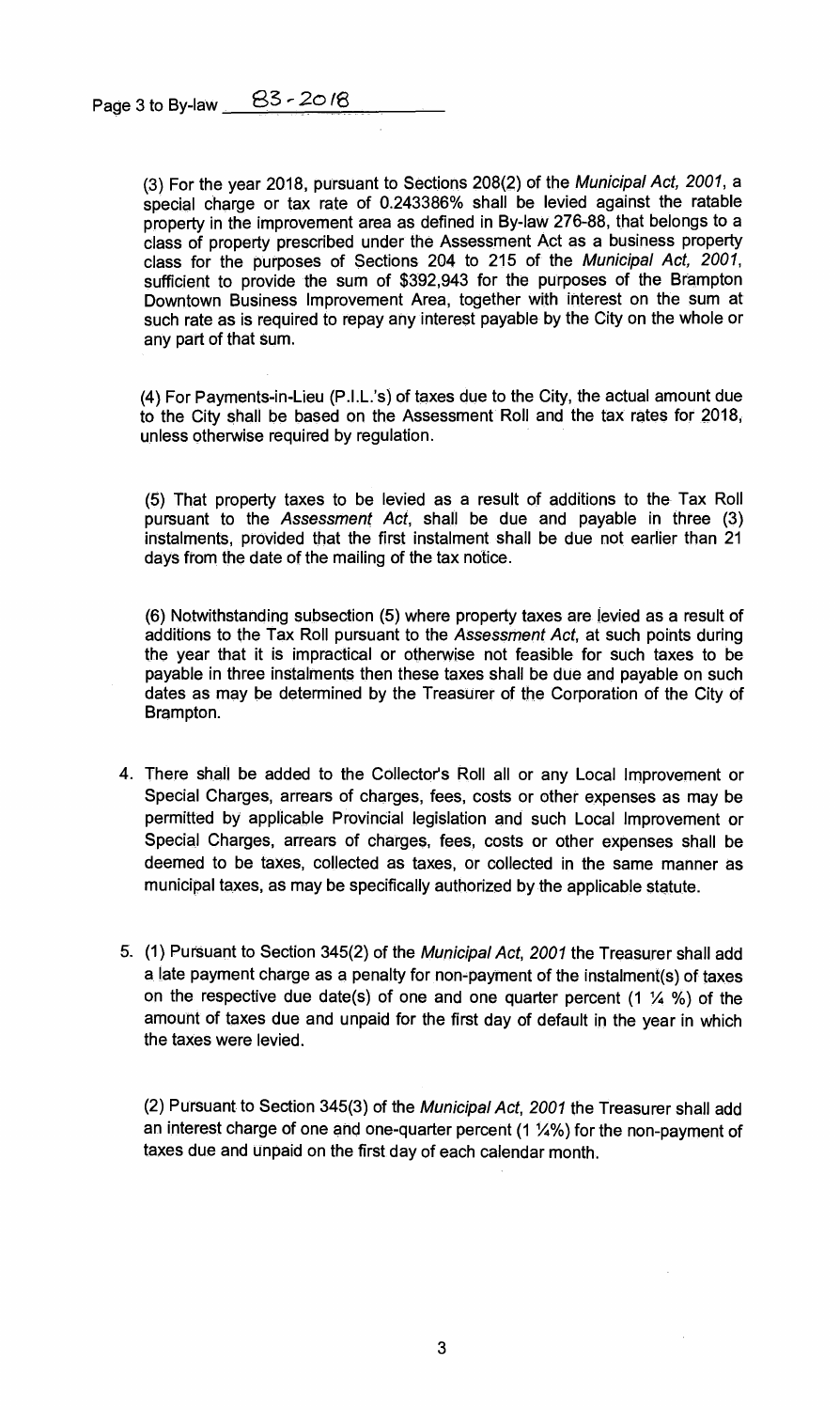- **6. The Treasurer is hereby authorized to accept part payment from time to time on account of any taxes due and to give a receipt for such part payment, provided that acceptance of any such part payment does not affect the collection of any late payment charges imposed and collectable under the provisions of subsection 5(1) and 5(2) of this By-law, in respect of non-payment of any taxes or any class of taxes or of any instalment thereof.**
- **7. (1) That the following institutions are hereby authorized to collect instalments of taxes to be credited to the Treasurer:** 
	- **(1a) All Schedule I and Schedule II banks pursuant to the** Bank Act;
	- **(1b) Trust Companies incorporated under the laws of the Province of Ontario;**
	- **(1c) Credit Union and Caisses Populaires.**

**(2) The institutions shall provide a receipt to the taxpayer and the City shall credit the taxpayer's account for the amount paid effective on the date of the institution's receipt to the taxpayer.** 

- **8. That the Treasurer is hereby authorized to mail every tax notice or cause the same to be mailed to the address of the residence or place of business of the person taxed unless directed otherwise by the taxpayer or agent of the taxpayer, as provided by the** Municipal Act, 2001 **as amended.**
- **9. If any section or portion of this By-law is found by a court of competent jurisdiction to be invalid, it is the intent of Council for the Corporation of the City of Brampton that all remaining sections and portions of this By-law continue in force and effect.**

**ENACTED and PASSED this 16th day of May, 2018** 



**Linda Jeffrey** 

**Peter Fay, City Clerk**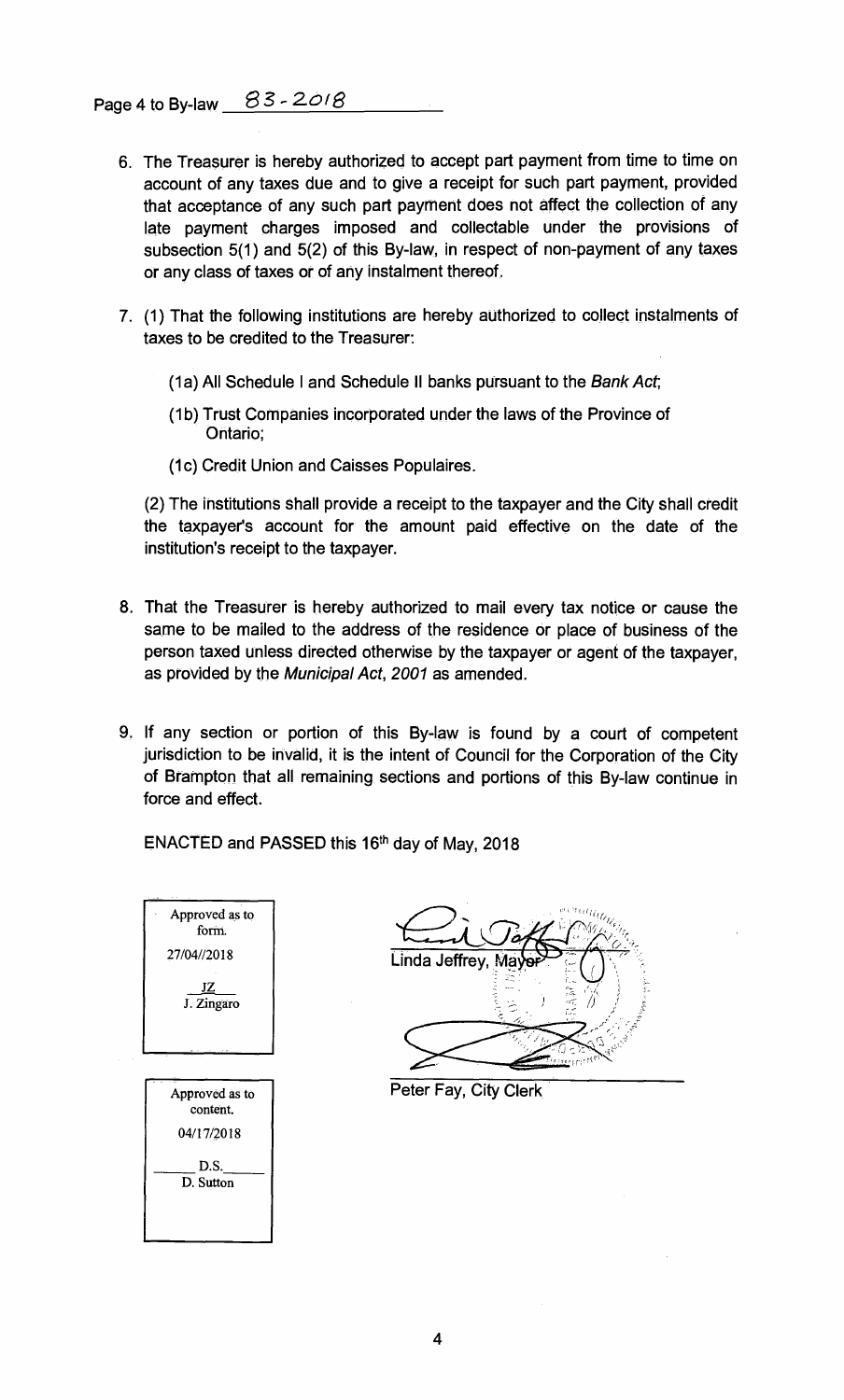## **Schedule "A" Schedule "A" Corporation of the City of Brampton 2018 Tax Rates and Levy Corporation of the City of Brampton 2018 Tax Rates and Levy**

|                                                        |                  |                |                                      |                                                        |                                      |                          |                         | (\$000's)             |                  |              |
|--------------------------------------------------------|------------------|----------------|--------------------------------------|--------------------------------------------------------|--------------------------------------|--------------------------|-------------------------|-----------------------|------------------|--------------|
| <b>Tax Class Description</b>                           | <b>Tax Class</b> | <b>CVA</b>     | <b>Lower Tier</b><br><b>Tax Rate</b> | <b>Upper Tier</b><br><b>Tax Rate</b>                   | <b>Education</b><br><b>Tax Rate</b>  | <b>Total Tax</b><br>Rate | <b>City of Brampton</b> | <b>Region of Peel</b> | <b>Education</b> | <b>Total</b> |
| <b>Residential &amp; Farm</b>                          | <b>RT</b>        | 73,640,303,255 | 0.481785%                            | 0.383806% 0.170000%                                    |                                      | 1.035591%                | 354,788                 | 282,636               | 125,189          | 762,612      |
| <b>Residential (Education Only)</b>                    | <b>RD</b>        | 1,529,991      | 0.000000%                            |                                                        | $0.000000\%$   0.170000%             | 0.170000%                |                         |                       |                  |              |
| Residential Taxable (full rate, shared PIL)            | <b>RH</b>        |                | 0.481785%                            |                                                        | $0.383806\%$   0.170000%             | 1.035591%                |                         |                       |                  |              |
| Res. Farmland Awaiting Dev. Ph. I                      | R <sub>1</sub>   | 3,420,350      | $0.144536\%$                         |                                                        | $0.115142\%$   0.051000%   0.310678% |                          |                         |                       |                  |              |
| Res. Farmland Awaiting Dev. Ph. II                     | R <sub>4</sub>   |                | 0.481785%                            | 0.383806% 0.170000%                                    |                                      | 1.035591%                |                         |                       |                  |              |
| Multi-Residential                                      | MT               | 1,672,921,930  | 0.821444%                            | 0.654389% 0.170000%                                    |                                      | 1.645833%                | 13,742                  | 10,947                | 2,844            | 27,534       |
| New Multi-Residential                                  | ΝT               |                |                                      | $0.481785\%$   0.383806%   0.170000%                   |                                      | 1.035591%                |                         |                       |                  |              |
| <b>IMR Farmland Awaiting Dev. Ph. I</b>                | M <sub>1</sub>   | 12,081,250     |                                      | $0.144536\%$   0.115142%   0.051000%   0.310678%       |                                      |                          | 17                      | 14                    |                  | 38           |
| <b>IMR Farmland Awaiting Dev. Ph II</b>                | M4               |                | $0.821444\%$                         |                                                        | $0.654389\%$ 0.170000%               | 1.645833%                |                         |                       |                  |              |
| Commercial Taxable Full Rate                           | <b>CT</b>        | 6,807,115,323  | 0.624923%                            | 0.497835%                                              | 1.018727%                            | 2.141485%                | 42,539                  | 33,888                | 69,346           | 145,773      |
| <b>Office Building New Construction: Full</b>          | YΤ               | 66,076,030     | 0.624923%                            |                                                        | 0.497835%   1.018727%                | 2.141485%                | 413                     | 329                   | 673              | 1,415        |
| <b>Office Building New Construction: Excess Land</b>   | YU               | 10,933,725     |                                      | $0.437446\%$   0.348484%   0.713109%                   |                                      | 1.499039%                | 48                      | 38                    | 78               | 164          |
| <b>Shopping Centre New Construction: Full</b>          | ZΤ               | 447,201,515    | 0.624923%                            | 0.497835%                                              | 1.018727%                            | 2.141485%                | 2,795                   | 2,226                 | 4,556            | 9,577        |
| Shopping Centre New Construction: Excess Land          | ZU               | 15,496,155     | $0.437446\%$                         |                                                        | $0.348484\%$   0.713109%             | 1.499039%                | 68                      | 54                    | 111              | 232          |
| Commercial Taxable (full rate, shared PIL)             | <b>CH</b>        | 19,471,325     |                                      | 0.624923%   0.497835%   1.018727%                      |                                      | 2.141485%                | 122                     | 97                    | 198              | 417          |
| Commercial Taxable - (no school taxes)                 | <b>CM</b>        |                |                                      | $0.624923\%$   0.497835%   0.000000%   1.122758%       |                                      |                          | 0                       |                       |                  | 0            |
| C.Farmland Awaiting Dev. Ph I                          | C <sub>1</sub>   | 14,685,000     |                                      | $0.144536\%$   0.115142%   0.051000%   0.310678%       |                                      |                          | 21                      | 17                    |                  | 46           |
| <b>C.Farmland Awaiting Dev. Ph II</b>                  | C <sub>4</sub>   | $\Omega$       | 0.624923%                            | 0.497835%                                              | 1.018727%                            | 2.141485%                | $\Omega$                |                       |                  |              |
| <b>Commercial Excess Land</b>                          | <b>CU</b>        | 135,158,400    |                                      | $0.437446\%$   0.348484%   0.713109%                   |                                      | 1.499039%                | 591                     | 471                   | 964              | 2,026        |
| Commercial Taxable (vacant land, shared PIL)           | CJ               | $\overline{0}$ |                                      | $0.437446\%$   0.348484%   0.713109%                   |                                      | 1.499039%                | O                       |                       |                  | 0            |
| <b>Office Building</b>                                 | DT               | 361,009,847    | 0.624923%                            | 0.497835%                                              | 1.018727%                            | 2.141485%                |                         | 1,797                 |                  |              |
|                                                        | <b>DH</b>        | $\Omega$       |                                      |                                                        |                                      | 1.018727% 2.141485%      | 2,256                   |                       | 3,678            | 7,731        |
| <b>Office Building Taxable (full rate, shared PIL)</b> |                  |                | 0.624923%                            | 0.497835%                                              |                                      |                          |                         |                       |                  |              |
| <b>Office Building Excess Land</b>                     | <b>DU</b>        | 1,219,350      | $0.437446\%$                         |                                                        | $0.348484\%$   0.713109%             | 1.499039%                |                         |                       |                  | 18           |
| <b>Shopping Centres</b>                                | <b>ST</b>        | 2,384,503,060  | 0.624923%                            |                                                        | 0.497835%   1.018727%   2.141485%    |                          | 14,901                  | 11,871                | 24,292           | 51,064       |
| <b>Shopping Centres Excess Land</b>                    | SU               | 4,298,095      | $0.437446\%$                         |                                                        | $0.348484\%$   0.713109%             | 1.499039%                | 19                      | 15                    | 31               | 64           |
| Parking Lot                                            | GT               | 27,555,825     | 0.624923%                            | 0.497835%                                              |                                      | 1.018727% 2.141485%      | 172                     | 137                   | 281              | 590          |
| Commercial Vacant Land                                 | C X              | 252,085,599    |                                      | 0.437446%   0.348484%   0.713109%   1.499039%          |                                      |                          | 1,103                   | 878                   | 1,798            | 3,779        |
| Commercial New Construction: Full                      | ХT               | 1,455,125,887  |                                      | $0.624923\%$   0.497835%   1.018727%   2.141485%       |                                      |                          | 9,093                   | 7,244                 | 14,824           | 31,161       |
| Commercial New Construction: Excess Land               | XU               | 37,809,189     |                                      | $0.437446\%$   0.348484%   0.713109%   1.499039%       |                                      |                          | 165                     | 132                   | 270              | 567          |
| Commercial New Construction: Vacant Land               | XX               |                |                                      | $0.437446\%$   0.348484%   0.713109%   1.499039%       |                                      |                          | 0                       | 0                     | $\Omega$         | 0            |
| Industrial Taxable Full Rate                           | IT               | 1,732,301,028  |                                      | $0.708224\%$   0.564195%   1.171562%   2.443981%       |                                      |                          | 12,269                  | 9,774                 | 20,295           | 42,337       |
| <b>Industrial New Construction: Full</b>               | JT               | 11,790,100     |                                      | 0.708224% 0.564195%                                    |                                      | 1.090000% 2.362419%      | 84                      | 67                    | 129              | 279          |
| Industrial New Construction Vacant Land                | JХ               | 431,500        |                                      | $0.495757\%$   $0.394936\%$   $0.763000\%$   1.653693% |                                      |                          |                         |                       |                  |              |
| Industrial Taxable (full rate, shared PIL)             | IH               | 25,872,313     |                                      | 0.708224%   0.564195%   1.171562%   2.443981%          |                                      |                          | 183                     | 146                   | 303              | 632          |
| Large Industrial New Construction: Full                | ΚT               | 21,342,050     |                                      | $0.708224\%$   0.564195%   1.090000%   2.362419%       |                                      |                          | 151                     | 120                   | 233              | 504          |
| I. Farmland Awaiting Dev. Ph I                         | $\mathsf{I}$     | 46,178,900     |                                      | $0.144536\%$   0.115142%   0.051000%   0.310678%       |                                      |                          | 67                      | 53                    | 24               | 143          |
| I. Farmland Awaiting Dev. Ph II                        | 14               | $\Omega$       |                                      | $0.708224\%$   0.564195%   1.171562%   2.443981%       |                                      |                          |                         |                       | $\Omega$         | 0            |
| <b>Industrial Excess Land</b>                          | IU               | 45,817,444     |                                      | 0.495757%   0.394936%   0.820093%   1.710786%          |                                      |                          | 227                     | 181                   | 376              | 784          |
| Industrial Vacant Land                                 | IX               | 159,341,470    |                                      | $0.495757\%$   $0.394936\%$   $0.820093\%$   1.710786% |                                      |                          | 790                     | 629                   | 1,307            | 2,726        |
| Industrial Vacant land, Shared PIL                     | IJ               | 3,826,022      |                                      | $0.495757\%$   0.394936%   0.820093%                   |                                      | 1.710786%                | 19                      | 15                    | 31               | 65           |
| Industrial Excess Land Shared PIL                      | IK               | 5,757,200      |                                      | $0.495757\%$   $0.394936\%$   $0.820093\%$   1.710786% |                                      |                          | 29                      | 23                    | 47               | 98           |
| Large Industrial Taxable                               | LТ               | 940,862,952    |                                      | $0.708224\%$   0.564195%   1.171562%   2.443981%       |                                      |                          | 6,663                   | 5,308                 | 11,023           | 22,995       |
| Large Industrial Excess Land                           | LU               | 35,649,739     |                                      | $0.495757\%$   $0.394936\%$   $0.820093\%$   1.710786% |                                      |                          | 177                     | 141                   | 292              | 610          |
| <b>Pipelines</b>                                       | PT               | 200,589,254    |                                      | $0.445121\%$   0.354598%                               |                                      | 1.253343% 2.053062%      | 893                     | 711                   | 2,514            | 4,118        |
| Farmland                                               | FT               | 136,896,800    |                                      | $0.120446\%$   0.095952%   0.042500%   0.258898%       |                                      |                          | 165                     | 131                   | 58               | 354          |
| Managed Forests                                        | ТT               | 1,119,950      |                                      | $0.120446\%$   0.095952%   0.042500%   0.258898%       |                                      |                          |                         |                       |                  |              |
|                                                        | <b>TOTAL</b>     | 90,737,777,823 |                                      |                                                        |                                      |                          | 464,583                 | 370,103               | 285,791          | 1,120,478    |